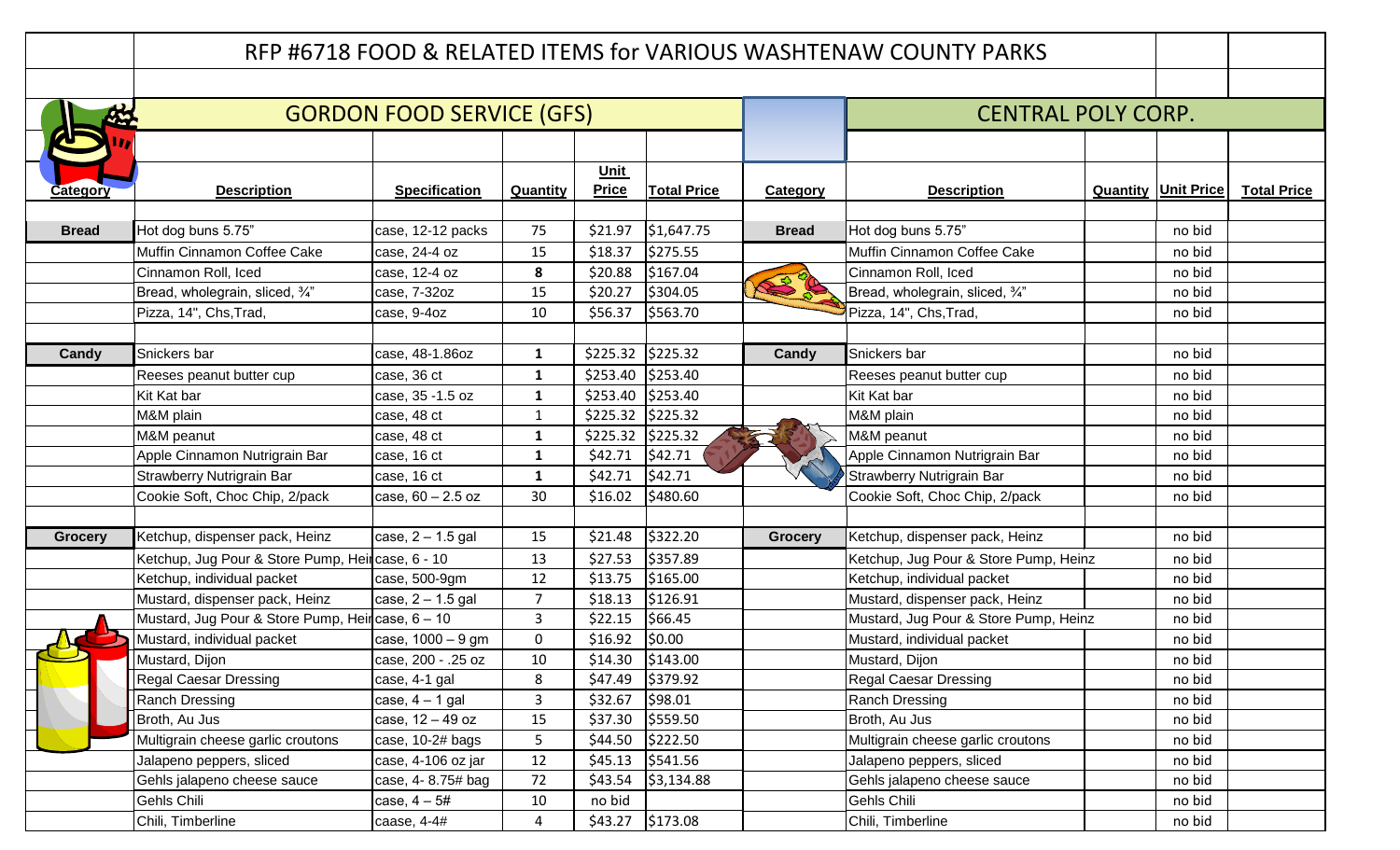|                 | <b>GORDON FOOD SERVICE (GFS)</b>                |                      |                |              |                      |                | <b>CENTRAL POLY CORP.</b>              |                              |                    |  |
|-----------------|-------------------------------------------------|----------------------|----------------|--------------|----------------------|----------------|----------------------------------------|------------------------------|--------------------|--|
|                 |                                                 |                      |                |              |                      |                |                                        |                              |                    |  |
|                 |                                                 |                      |                | Unit         |                      |                |                                        |                              |                    |  |
| <b>Category</b> | <b>Description</b>                              | <b>Specification</b> | Quantity       | <b>Price</b> | <b>Total Price</b>   | Category       | <b>Description</b>                     | <b>Quantity   Unit Price</b> | <b>Total Price</b> |  |
|                 | Yellow round tortilla chips                     | case, $5 - 1.5#$ bag | 165            | \$9.06       | \$1,494.90           |                | Yellow round tortilla chips            | no bid                       |                    |  |
|                 | Mayonnaise, individual packet                   | case, 500-12gm       | 18             | \$32.40      | \$583.20             |                | Mayonnaise, individual packet          | no bid                       |                    |  |
|                 | Sweet relish, individual packet                 | case, 200-9gm        | 27             | \$9.52       | \$257.04             |                | Sweet relish, individual packet        | no bid                       |                    |  |
|                 | Dorritos cool ranch chips                       | case, 64 count       | 55             | \$25.76      | \$1,416.80           |                | Dorritos cool ranch chips              | no bid                       |                    |  |
|                 | Dorritos nacho cheese chips                     | case, 64 count       | 90             | \$25.76      | \$2,318.40           |                | Dorritos nacho cheese chips            | no bid                       |                    |  |
|                 | Cheetos crunchy chips                           | case, 64 count       | 55             | \$25.76      | \$1,416.80           |                | Cheetos crunchy chips                  | no bid                       |                    |  |
|                 | Lays sour cream and onion chips                 | case, 64 count       | 50             | \$25.76      | \$1,288.00           |                | Lays sour cream and onion chips        | no bid                       |                    |  |
|                 | Lays classic chips                              | case, 64 count       | 80             | \$25.76      | \$2,060.80           |                | Lays classic chips                     | no bid                       |                    |  |
|                 | Lays baked chips                                | case, 64 count       | 20             | \$25.76      | \$515.20             |                | Lays baked chips                       | no bid                       |                    |  |
|                 | Lays BBQ chips                                  | case, 64 count       | 55             | \$25.76      | \$1,416.80           |                | Lays BBQ chips                         | no bid                       |                    |  |
|                 | Chips, Kettle, Regular                          | case, 60 - 1.4 oz    | 20             | \$25.49      | \$509.80             |                | Chips, Kettle, Regular                 | no bid                       |                    |  |
|                 | Chips, Kettle, BBQ                              | case, 60 - 1.4 oz    | 20             | \$25.49      | \$509.80             |                | Chips, Kettle, BBQ                     | no bid                       |                    |  |
|                 | <b>Pretzel Twist Tiny</b>                       | case, 64 count       | 15             | \$25.76      | \$386.40             |                | <b>Pretzel Twist Tiny</b>              | no bid                       |                    |  |
|                 | Snack Mix Sweet & Salty                         | case, 24 - 2 oz      | $\mathbf{1}$   | \$26.83      | \$26.83              |                | <b>Snack Mix Sweet &amp; Salty</b>     | no bid                       |                    |  |
|                 | <b>Tortilla Round Chips</b>                     | case, $36 - 3$ oz    | 5              | \$19.24      | \$96.20              |                | <b>Tortilla Round Chips</b>            | no bid                       |                    |  |
|                 | Sugar, granulated                               | case, 50#            | 20             | \$23.83      | \$476.60             |                | Sugar, granulated                      | no bid                       |                    |  |
|                 | Sugar, granulated, individual pkt               | case,                | $\mathbf{1}$   | \$17.09      | \$17.09              |                | Sugar, granulated, individual pkt      | no bid                       |                    |  |
|                 | Splenda Sugar Sub, individual pkt               | case, 2000           | $\mathbf{1}$   | \$29.26      | \$29.26              |                | Splenda Sugar Sub, individual pkt      | no bid                       |                    |  |
|                 | Cinnamon, ground                                | Jar, 1-5#            | $\mathbf{1}$   | \$26.81      | \$26.81              |                | Cinnamon, ground                       | no bid                       |                    |  |
|                 | Vanilla Soft Serve Mix, Lactose Free            | case, $6 - 6$ #      | 30             | \$50.78      | \$1,523.40           |                | Vanilla Soft Serve Mix, Lactose Free   | no bid                       |                    |  |
|                 | Chocolate Soft Serve Mix, Lactose Frecase, 6-6# |                      | 25             | \$52.18      | \$1,304.50           |                | Chocolate Soft Serve Mix, Lactose Free | no bid                       |                    |  |
|                 | <b>Rainbow Sprinkles</b>                        | case, $4 - 4#$       | 1              | \$42.81      | \$42.81              |                | <b>Rainbow Sprinkles</b>               | no bid                       |                    |  |
|                 | Chocolate Syrup, Hershey                        | 24 oz bottle         | 1              | \$46.60      | \$46.60              |                | Chocolate Syrup, Hershey               | no bid                       |                    |  |
|                 | Lemonade Mix,                                   | case, 15 - 2 gal     | $\mathbf{1}$   | \$45.01      | \$45.01              |                | Lemonade Mix,                          | no bid                       |                    |  |
|                 | Tea Bag Iced $(3oz = 3 Gal)$                    | case, 24 - 3 oz      | $\overline{2}$ | \$18.22      | \$36.44              |                | Tea Bag Iced $(3oz = 3 Gal)$           | no bid                       |                    |  |
|                 | Coffee, CLSC RST                                | case, 120 - 2 oz     | 4              |              | \$73.26 \$293.04     |                | Coffee, CLSC RST                       | no bid                       |                    |  |
|                 |                                                 |                      |                |              |                      |                |                                        |                              |                    |  |
| <b>Dairy</b>    | American cheese, sliced                         | case, 4-5# brick     | 25             |              | $$42.29$ $$1,057.25$ | <b>Dairy</b>   | American cheese, sliced                | no bid                       |                    |  |
|                 | Parmesan cheese, shredded                       | case, 10-2# bag      | 4              |              | \$81.26 \$325.04     | $Q_{\theta}$   | Parmesan cheese, shredded              | no bid                       |                    |  |
|                 | Swiss Cheese, 3/4Z, sliced                      | case, 6-1.5oz        | 10             | \$35.08      | \$350.80             | 0 0            | Swiss Cheese, 3/4Z, sliced             | no bid                       |                    |  |
|                 | Cheddar Chesse, mild, sliced, 3/4Z              | case, 6-1.5oz        | 10             | \$22.97      | \$229.70             |                | Cheddar Chesse, mild, sliced, 3/4Z     | no bid                       |                    |  |
|                 |                                                 |                      |                |              |                      |                |                                        |                              |                    |  |
| <b>Produce</b>  | Romaine lettuce, hearts                         | case, 24 count       | 20             | \$25.30      | \$506.00             | <b>Produce</b> | Romaine lettuce, hearts                | no bid                       |                    |  |
|                 | Romaine lettuce, chopped                        | case, $6 - 2#$       | 8              |              | $$22.58$ $$180.64$   |                | Romaine lettuce, chopped               | no bid                       |                    |  |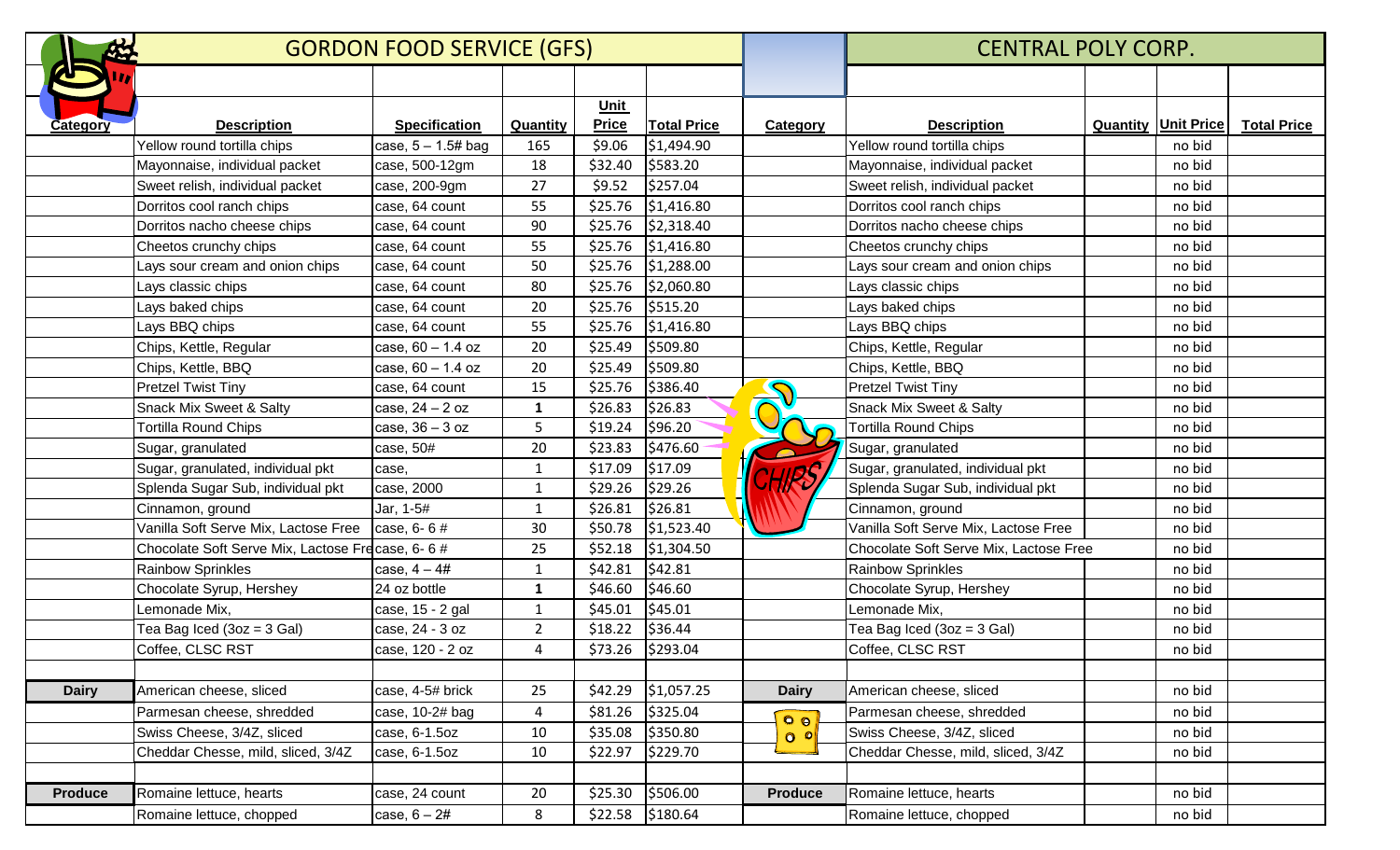|                   | <b>GORDON FOOD SERVICE (GFS)</b>   |                      |          |                      |                     |                   | <b>CENTRAL POLY CORP.</b>             |  |                              |                    |  |
|-------------------|------------------------------------|----------------------|----------|----------------------|---------------------|-------------------|---------------------------------------|--|------------------------------|--------------------|--|
|                   |                                    |                      |          |                      |                     |                   |                                       |  |                              |                    |  |
| Category          | <b>Description</b>                 | <b>Specification</b> | Quantity | Unit<br><b>Price</b> | <b>Total Price</b>  | <b>Category</b>   | <b>Description</b>                    |  | <b>Quantity   Unit Price</b> | <b>Total Price</b> |  |
|                   | Cleaned green leaf lettuce         | case, 24 count       | 20       | \$17.52              | \$350.40            |                   | Cleaned green leaf lettuce            |  | no bid                       |                    |  |
|                   | Bananas                            | case, 3-5, 40#       | 27       | \$21.70              | \$585.90            |                   | Bananas                               |  | no bid                       |                    |  |
|                   | Diced onions, 1/4" cut             | case, 2-5# bag       | 30       | \$12.87              | \$386.10            |                   | Diced onions, 1/4" cut                |  | no bid                       |                    |  |
| <b>Beverages</b>  | <b>Bottled Water</b>               | case, 35-16.9 fl oz  | 210      | \$7.02               | \$1,474.20          | <b>Beverages</b>  | <b>Bottled Water</b>                  |  | no bid                       |                    |  |
|                   | Grape juice, 100%                  | case, 12-46 oz       | 20       | \$28.11              | \$562.20            |                   | Grape juice, 100%                     |  | no bid                       |                    |  |
| Frozen            | <b>Sliced strawberries</b>         | case, 6-6.5 oz       | 60       | \$52.45              | \$3,147.00          | Frozen            | Sliced strawberries                   |  | no bid                       |                    |  |
|                   | Churros, Mex. Pastry, 10 ", J & J  | case, 100 count      | 55       | \$38.19              | \$2,100.45          |                   | Churros, Mex. Pastry, 10 ", J & J     |  | no bid                       |                    |  |
|                   | King size soft pretzels, J & J     | case, 50 - 5 oz      | 240      | \$28.31              | \$6,794.40          |                   | King size soft pretzels, J & J        |  | no bid                       |                    |  |
|                   | Veggie/Garden Patties, Morningstar | $\case, 48 - 3.5$ oz | 25       | \$52.26              | \$1,306.50          |                   | Veggie/Garden Patties, Morningstar    |  | no bid                       |                    |  |
|                   | Cookies & Cream, 4.25 oz           | case, 24             | 60       | \$18.27              | \$1,096.20          |                   | Cookies & Cream, 4.25 oz              |  | no bid                       |                    |  |
|                   | <b>Jolly Rancher</b>               | case, 24             | 60       | \$13.87              | \$832.20            |                   | <b>Jolly Rancher</b>                  |  | no bid                       |                    |  |
|                   | Chips Galore, 5 oz                 | case, 24             | 60       | \$18.27              | \$1,096.20          |                   | Chips Galore, 5 oz                    |  | no bid                       |                    |  |
|                   | Strawberry Shortcake, 4 oz         | case, 24             | 60       | \$16.53              | \$991.80            |                   | Strawberry Shortcake, 4 oz            |  | no bid                       |                    |  |
|                   | Panda Bar, 4.2 oz                  | case, 24             | 60       | \$17.87              | \$1,072.20          |                   | Panda Bar, 4.2 oz                     |  | no bid                       |                    |  |
| <b>Meat</b>       | 100% all beef franks               | case, 80, 8 per #    | 275      | \$22.72              | \$6,248.00          | <b>Meat</b>       | 100% all beef franks                  |  | no bid                       |                    |  |
|                   | 100% all beef franks               | case, 40, 5 per #    | 26       | \$22.92              | \$595.92            |                   | 100% all beef franks                  |  | no bid                       |                    |  |
|                   | Polish Sausage, cooked             | case, 50, 5 per #    | 65       | \$22.59              | \$1,468.35          |                   | Polish Sausage, cooked                |  | no bid                       |                    |  |
|                   | Bratwurst, cooked, skinless        | case, 5 per #        | 15       | \$21.48              | \$322.20            |                   | Bratwurst, cooked, skinless           |  | no bid                       |                    |  |
|                   | Round beef patty, 80/20 homestyle  | case, 40, 4 per #    | 134      | \$35.06              | \$4,698.04          |                   | Round beef patty, 80/20 homestyle     |  | no bid                       |                    |  |
|                   | Turkey Breast, deli shaved fresh   | case, 6-2#           | 8        | \$43.64              | \$349.12            |                   | Turkey Breast, deli shaved fresh      |  | no bid                       |                    |  |
|                   | Ham, hny, deli shaved fresh        | case, 6-2#           | 8        | \$44.33              | \$354.64            |                   | Ham, hny, deli shaved fresh           |  | no bid                       |                    |  |
|                   |                                    |                      |          |                      |                     |                   |                                       |  | no bid                       |                    |  |
| <b>Poultry</b>    | Cooked bnls/sknls chicken breast   | case, 36-4.5 oz      | 83       |                      | $$51.55$ \$4,278.65 | <b>Poultry</b>    | Cooked bnls/sknls chicken breast      |  | no bid                       |                    |  |
|                   |                                    |                      |          |                      | \$0.00              |                   |                                       |  |                              |                    |  |
| <b>Sandwiches</b> | PB & J, wrapped sandwiches         | $case, 72 - 2.8$ oz  | 25       | \$40.74              | \$1,018.50          | <b>Sandwiches</b> | <b>PB &amp; J, wrapped sandwiches</b> |  | no bid                       |                    |  |
|                   | <b>FOOD SUB-TOTAL</b>              |                      |          |                      | \$72,914.90         |                   | <b>FOOD SUB-TOTAL</b>                 |  |                              | no bid             |  |
|                   |                                    |                      |          |                      |                     |                   |                                       |  |                              |                    |  |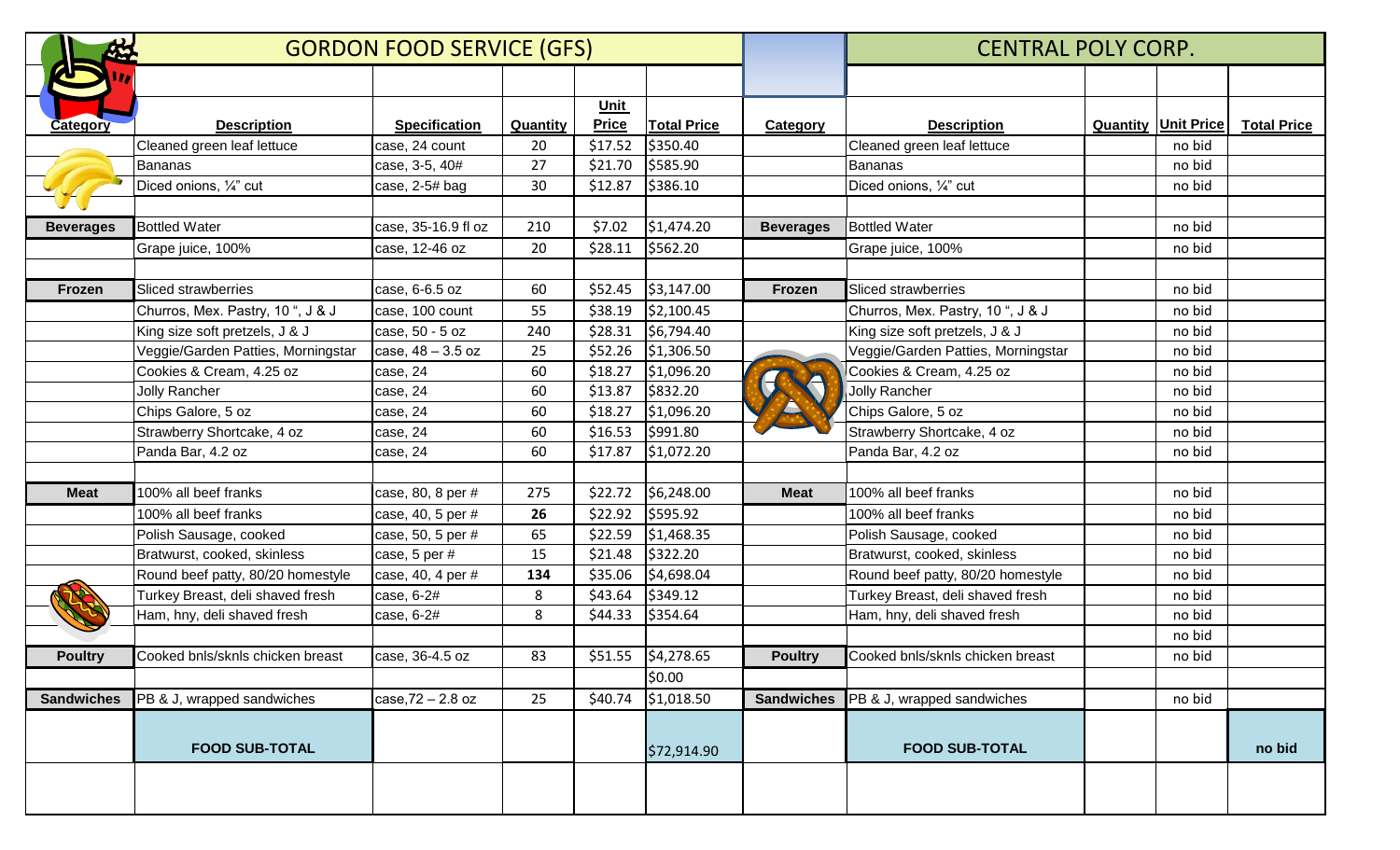| 55                 | <b>GORDON FOOD SERVICE (GFS)</b>                        |                      |                |              |                    | <b>CENTRAL POLY CORP.</b> |                                        |   |                              |                    |
|--------------------|---------------------------------------------------------|----------------------|----------------|--------------|--------------------|---------------------------|----------------------------------------|---|------------------------------|--------------------|
|                    |                                                         |                      |                |              |                    |                           |                                        |   |                              |                    |
|                    |                                                         |                      |                | Unit         |                    |                           |                                        |   |                              |                    |
| <b>Category</b>    | <b>Description</b>                                      | <b>Specification</b> | Quantity       | <b>Price</b> | <b>Total Price</b> | Category                  | <b>Description</b>                     |   | <b>Quantity   Unit Price</b> | <b>Total Price</b> |
|                    |                                                         |                      |                |              | \$0.00             |                           |                                        |   |                              |                    |
| <b>Disposables</b> | 16 oz plastic translucent cup                           | case, 20-50 count    | 18             | \$34.44      | \$619.92           | <b>Disposables</b>        | 16 oz plastic translucent cup          |   | no bid                       |                    |
|                    | 12 oz plastic translucent cup                           | case, 20-50 count    | 30             | \$20.46      | \$613.80           |                           | 12 oz plastic translucent cup          |   | no bid                       |                    |
|                    | cup, paper, Cold DP, 21Z                                | case, 20-25 count    | 5.             | \$38.10      | \$190.50           |                           | cup, paper, Cold DP, 21Z               |   | no bid                       |                    |
|                    | Cup, foam, 8 oz,                                        | case, 40-25          | $\overline{7}$ | \$16.92      | \$118.44           |                           | Cup, foam, 8 oz,                       |   | no bid                       |                    |
|                    | Cup, foam 6 oz squat                                    | case, 20-50 count    | 1              | \$20.60      | \$20.60            |                           | Cup, foam 6 oz squat                   |   | no bid                       |                    |
|                    | Rolled Cone Cup, 4 oz                                   | caase, 10-500        | $\mathbf{1}$   | \$52.31      | \$52.31            |                           | Rolled Cone Cup, 4 oz                  |   | no bid                       |                    |
|                    | Lid, Sip, fit 8 oz foam cup                             | case, 10-100         | 5              | \$13.44      | \$67.20            | لاسما                     | Lid, Sip, fit 8 oz foam cup            |   | no bid                       |                    |
|                    | Lid, Xslot, 12.22Z, Transl                              | case, 16-125         | 5              | \$33.35      | \$166.75           |                           | -Lid, Xslot, 12.22Z, Transl            |   | no bid                       |                    |
|                    | bowl, FM 6 oz sqt                                       | case, 20-50 count    | 15             | \$23.67      | \$355.05           | $\frac{1}{2}$             | bowl, FM 6 oz sqt                      |   | no bid                       |                    |
|                    | 12 oz foam cup dart                                     | case, 10-100 count   | 5              | \$23.23      | \$116.15           | $\overline{\phantom{a}}$  | 12 oz foam cup dart                    |   | no bid                       |                    |
|                    | lid for 12 oz foam cup dart                             | case, 10-100 count   | 5              | \$13.45      | \$67.25            |                           | lid for 12 oz foam cup dart            |   | no bid                       |                    |
|                    | 4 oz rolled cone cup                                    | case, 10-500 count   | 4              | \$52.31      | \$209.24           |                           | 4 oz rolled cone cup                   |   | no bid                       |                    |
|                    | 16 oz foam cup dart                                     | case, 40-25 count    | 10             | \$33.64      | \$336.40           |                           | 16 oz foam cup dart                    |   | no bid                       |                    |
|                    | 2 oz plastic souffle' cup, trans                        | case, 12-200 count   | 5              | \$26.00      | \$130.00           |                           | 2 oz plastic souffle' cup, trans       |   | no bid                       |                    |
|                    | 2 oz plastic souffle' cup lid                           | case, 24-100 count   | 5              | \$26.00      | \$130.00           |                           | 2 oz plastic souffle' cup lid          |   | no bid                       |                    |
|                    | 4 oz plastic souffle' cup                               | case, 12-200 count   | $\overline{2}$ | \$41.00      | \$82.00            |                           | 4 oz plastic souffle' cup              |   | no bid                       |                    |
|                    | 4 oz plastic souffle' cup lid                           | case, 20-120 count   | $\overline{2}$ | \$25.24      | \$50.48            |                           | 4 oz plastic souffle' cup lid          |   | no bid                       |                    |
|                    | Triumph 3# paper food "boat"                            | case, 2-250 count    | 35             | \$18.67      | \$653.45           |                           | Triumph 3# paper food "boat"           |   | no bid                       |                    |
|                    | Contain, Plastic, 9X6" clr, hinged                      | case, 2-100 count    | 10             | \$67.42      | \$674.20           |                           | Contain, Plastic, 9X6" clr, hinged     |   | no bid                       |                    |
|                    | Plastic nacho tray, 2 compartment, 5X case, 4-125 count |                      | 15             | \$30.26      | \$453.90           |                           | Plastic nacho tray, 2 compartment, 5X6 |   | no bid                       |                    |
|                    | Plastic spoon medium white flex                         | case, 1-M count      | 20             | \$7.36       | \$147.20           |                           | Plastic spoon medium white flex        |   | no bid                       |                    |
|                    | Plastic knife med-hvy black                             | case, 1-M count      | 8              | \$19.02      | \$152.16           |                           | Plastic knife med-hvy black            |   | no bid                       |                    |
|                    | Plastic fork med-hvy black                              | case, 1-M count      | 8              | \$18.19      | \$145.52           |                           | Plastic fork med-hvy black             |   | no bid                       |                    |
|                    | Horizontal load plain foil hotdog bag                   | case, 1-M count      | 21             | \$36.31      | \$762.51           |                           | Horizontal load plain foil hotdog bag  |   | no bid                       |                    |
|                    | Popcorn Bag, Brn paper                                  | case, 8-350 count    | 3              |              | \$73.40 \$220.20   |                           | Popcorn Bag, Brn paper                 |   | no bid                       |                    |
|                    | Straw, Jumbo, unwrapped                                 | case, 50-250 count   | 4              |              | \$51.24 \$204.96   |                           | Straw, Jumbo, unwrapped                |   | no bid                       |                    |
|                    | Dispenser, table top, xpressnap                         | each                 | 10             | \$7.92       | \$79.20            |                           | Dispenser, table top, xpressnap        |   | no bid                       |                    |
| H                  | Napkin, Expressnap, White                               | case, 12-500 count   | 15             |              | $$54.19$ $$812.85$ |                           | Napkin, Expressnap, White              |   | no bid                       |                    |
|                    | Napkin, Dispenser, Tallfold, White                      | case, 16-625         | 3              | \$39.48      | \$118.44           |                           | Napkin, Dispenser, Tallfold, White     |   | no bid                       |                    |
|                    | Disposable napkin lowfold white                         | case, 24-335 count   | 1              | \$39.84      | \$39.84            |                           | Disposable napkin lowfold white        |   | no bid                       |                    |
|                    | 8X10.75 dry wax ez deli wrap                            | case, 12-500 count   | 5              | \$45.03      | \$225.15           |                           | 8X10.75 dry wax ez deli wrap           |   | no bid                       |                    |
|                    | 12X10.75 dry wax ez deli wrap                           | case, 6-1M count     | $\overline{2}$ | \$61.30      | \$122.60           |                           | 12X10.75 dry wax ez deli wrap          |   | no bid                       |                    |
|                    | Glove, poly Small textra                                | case, 10-100 count   | 6              |              | $$30.59$ $$183.54$ |                           | Glove, poly Small textra               | 6 | \$6.31                       | \$37.86            |